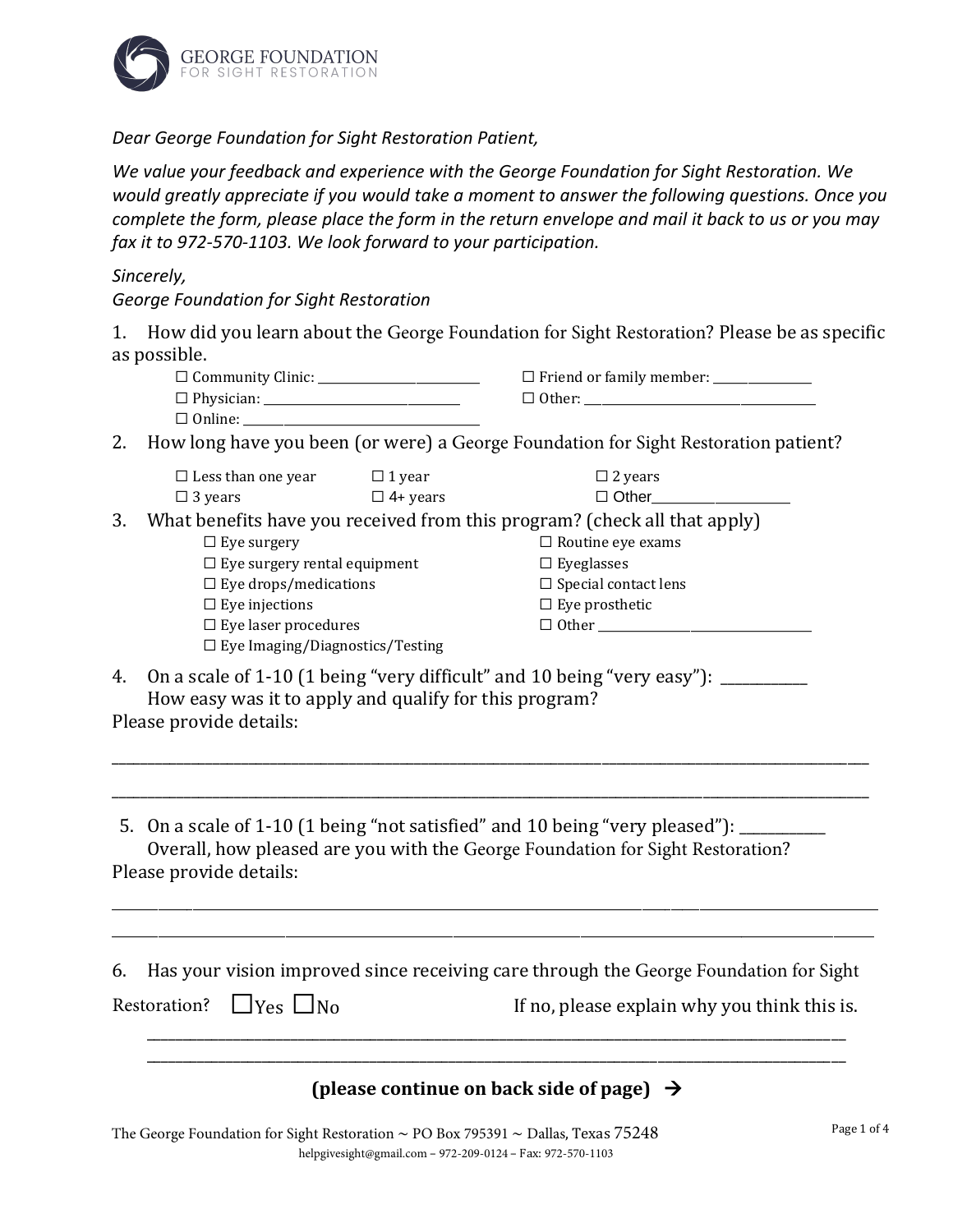| 7. If you are you currently employed, skip to Question #9. |  |  |
|------------------------------------------------------------|--|--|
|                                                            |  |  |

- Were you employed before your vision impairment?  $\Box$  Yes  $\Box$  No
- If yes, are you able to *regain* employment after your medical eye care services?  $\Box$  Yes  $\Box$  No If no, please explain why

| 3. Did your poor vision affect your employment in any capacity? $\Box$ Yes |  |  | $\Box$ No |
|----------------------------------------------------------------------------|--|--|-----------|
|                                                                            |  |  |           |

9. What impact (if any) has receiving George Foundation for Sight Restoration services had on your life?

\_\_\_\_\_\_\_\_\_\_\_\_\_\_\_\_\_\_\_\_\_\_\_\_\_\_\_\_\_\_\_\_\_\_\_\_\_\_\_\_\_\_\_\_\_\_\_\_\_\_\_\_\_\_\_\_\_\_\_\_\_\_\_\_\_\_\_\_\_\_\_\_\_\_\_\_\_\_\_\_\_\_\_\_\_\_\_\_\_\_\_\_\_\_\_\_\_\_\_\_\_\_\_\_\_\_\_

\_\_\_\_\_\_\_\_\_\_\_\_\_\_\_\_\_\_\_\_\_\_\_\_\_\_\_\_\_\_\_\_\_\_\_\_\_\_\_\_\_\_\_\_\_\_\_\_\_\_\_\_\_\_\_\_\_\_\_\_\_\_\_\_\_\_\_\_\_\_\_\_\_\_\_\_\_\_\_\_\_\_\_\_\_\_\_\_\_\_\_\_\_\_\_\_\_\_\_\_\_\_\_\_\_\_\_

\_\_\_\_\_\_\_\_\_\_\_\_\_\_\_\_\_\_\_\_\_\_\_\_\_\_\_\_\_\_\_\_\_\_\_\_\_\_\_\_\_\_\_\_\_\_\_\_\_\_\_\_\_\_\_\_\_\_\_\_\_\_\_\_\_\_\_\_\_\_\_\_\_\_\_\_\_\_\_\_\_\_\_\_\_\_\_\_\_\_\_\_\_\_\_\_\_\_\_\_\_\_\_\_\_\_\_

\_\_\_\_\_\_\_\_\_\_\_\_\_\_\_\_\_\_\_\_\_\_\_\_\_\_\_\_\_\_\_\_\_\_\_\_\_\_\_\_\_\_\_\_\_\_\_\_\_\_\_\_\_\_\_\_\_\_\_\_\_\_\_\_\_\_\_\_\_\_\_\_\_\_\_\_\_\_\_\_\_\_\_\_\_\_\_\_\_\_\_\_\_\_\_\_\_\_\_\_\_\_\_\_\_\_\_

\_\_\_\_\_\_\_\_\_\_\_\_\_\_\_\_\_\_\_\_\_\_\_\_\_\_\_\_\_\_\_\_\_\_\_\_\_\_\_\_\_\_\_\_\_\_\_\_\_\_\_\_\_\_\_\_\_\_\_\_\_\_\_\_\_\_\_\_\_\_\_\_\_\_\_\_\_\_\_\_\_\_\_\_\_\_\_\_\_\_\_\_\_\_\_\_\_\_\_\_\_\_\_\_\_\_\_

\_\_\_\_\_\_\_\_\_\_\_\_\_\_\_\_\_\_\_\_\_\_\_\_\_\_\_\_\_\_\_\_\_\_\_\_\_\_\_\_\_\_\_\_\_\_\_\_\_\_\_\_\_\_\_\_\_\_\_\_\_\_\_\_\_\_\_\_\_\_\_\_\_\_\_\_\_\_\_\_\_\_\_\_\_\_\_\_\_\_\_\_\_\_\_\_\_\_\_\_\_\_\_\_\_\_\_

\_\_\_\_\_\_\_\_\_\_\_\_\_\_\_\_\_\_\_\_\_\_\_\_\_\_\_\_\_\_\_\_\_\_\_\_\_\_\_\_\_\_\_\_\_\_\_\_\_\_\_\_\_\_\_\_\_\_\_\_\_\_\_\_\_\_\_\_\_\_\_\_\_\_\_\_\_\_\_\_\_\_\_\_\_\_\_\_\_\_\_\_\_\_\_\_\_\_\_\_\_\_\_\_\_\_\_

- 10. Would you be willing to share your story with others?  $\Box$  Yes  $\Box$  No (If so, please fill out the patient testimonial page. Your story helps spread awareness and promote our organization to be able to continue helping others.)
- 11. How can we make the George Foundation for Sight Restoration program better?

### MEDIA RELEASE INCLUDING TESTIMONIAL

I, \_\_\_\_\_\_\_\_\_\_\_\_\_\_\_\_\_\_\_\_\_\_\_\_\_\_\_\_\_\_\_\_, hereby consent / do not consent **(please circle one)** George Foundation for Sight Restoration the right to use, publish and copyright my name, picture, testimonial and likeness in advertising, promoting, and publicizing George Foundation for Sight Restoration (product or service) in any manner or form throughout the world in perpetuity.

| <b>Printed Name</b> | Date |
|---------------------|------|
| Signature           |      |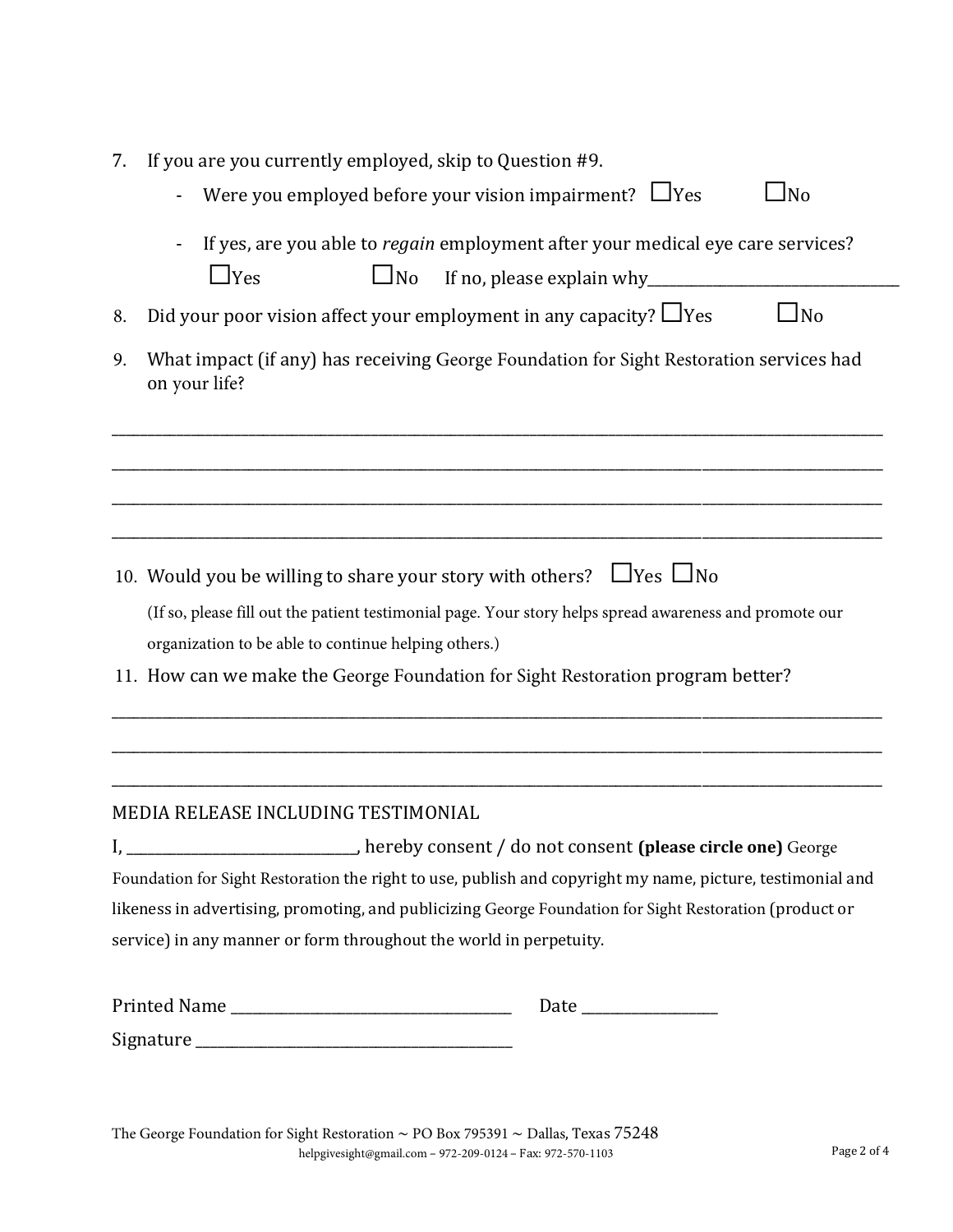You may fax this document to 972-570-1103, or mail back using the enclosed envelope.

## Thank you for your feedback.

### **Patient Testimonial**

We would love to be able to share your story to help spread awareness about our organization and the patients we serve. Please feel free to enclose any post-care photos to show how you are doing after receiving care through the George Foundation for Sight Restoration. Note: We will only use your first name when sharing your story.

Please feel free to write/type your story on a separate page or use the space below: